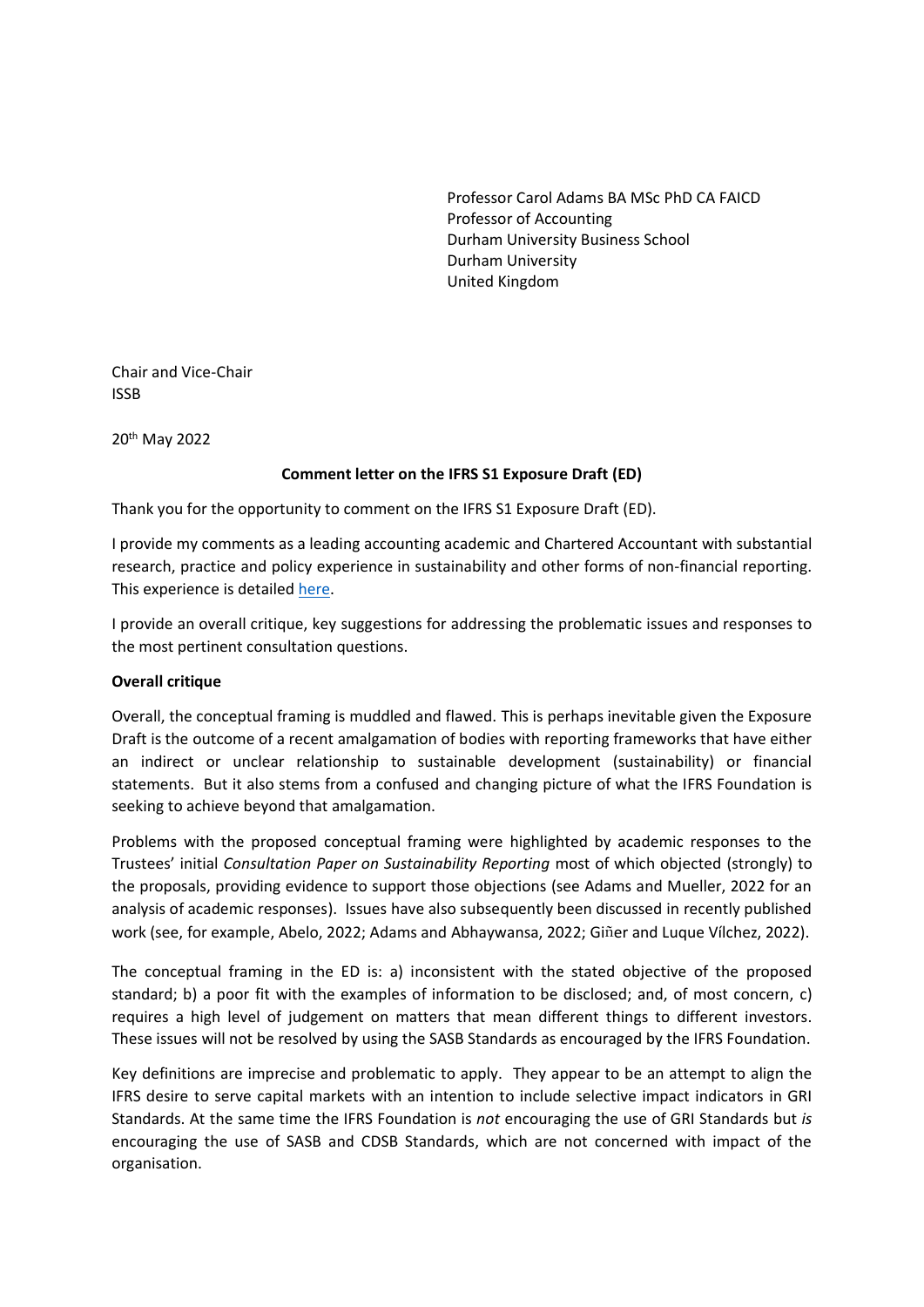#### **Key suggestions**

Þ.

There is much to be done to develop reporting requirements concerned with facilitating decisions on enterprise value for the purpose of allocating financial resources. I (again) recommend that the IFRS Foundation urges the mandatory use of GRI Standards as the starting point or *baseline* for sustainability reporting. This will allow the ISSB to focus on identifying matters that are directly related to the assessment of enterprise value and provide a coherent baseline for that purpose.

An organisation cannot identify all material sustainability-related financial matters unless it has first identified its material impacts through use of the GRI Standards. GRI is best placed to develop Standards concerning the impact of organisations on economies, society and the environment. GRI Standards are clearly drafted (including relative to these Exposure Drafts) as one might expect having been developed over more than two decades. GRI has a robust governance structure which is fit for this purpose<sup>1</sup>.

Investors can and do make assessments regarding how these corporate impacts on economies, society and the environment influence enterprise value. They should not have to rely on solely on reporters to make this determination. They need comprehensive impact information.

I urge the IFRS Foundation to move on from the amalgamation and associated frameworks and look to what is needed from this single body in the future regarding financially relevant information.

I believe the conceptual framework and the relationship with GRI and GRI Standards needs to be addressed and another Exposure Draft issued by a full Board on base-line *financial disclosures* resulting from sustainable development mega trends and corporate impacts on economies, society and the environment (reported using GRI Standards, which companies use to report to a wide range of stakeholders including investors).

### **Question 1 (relating to overall approach)**

The key issue with the requirements is the considerable amount of judgement involved on matters that are not well understood and with respect to terms and matters that are understood differently by the intended users of the standards. As such, they will *not* lead to harmonisation (a stated aim of the IFRS Foundation Trustees), green washing will flourish and disclosures will be challenging to audit. Green washing will be facilitated because reporters lack knowledge about how risks might influence enterprise value and because reporting on impact is not the focus of the ISSB (and the IFRS Foundation has no experience in this). Some will also use the looseness in the wording to avoid disclosing matters they prefer not to. The most efficient way to reduce green washing would be for GRI Standards to be mandated alongside standards that focus on financial statement implications of sustainable development trends and corporate impacts.

According to the ED the decision regarding whether to disclose requires consideration of a range of matters that involve considerable judgement:

<sup>1</sup> See [https://www.icas.com/landing/sustainability/non-financial-reporting/explainer-the-global-reporting](https://www.icas.com/landing/sustainability/non-financial-reporting/explainer-the-global-reporting-initiative-and-the-gssbs-sustainability-reporting-standards-what-you-need-to-know)[initiative-and-the-gssbs-sustainability-reporting-standards-what-you-need-to-know](https://www.icas.com/landing/sustainability/non-financial-reporting/explainer-the-global-reporting-initiative-and-the-gssbs-sustainability-reporting-standards-what-you-need-to-know) for a description.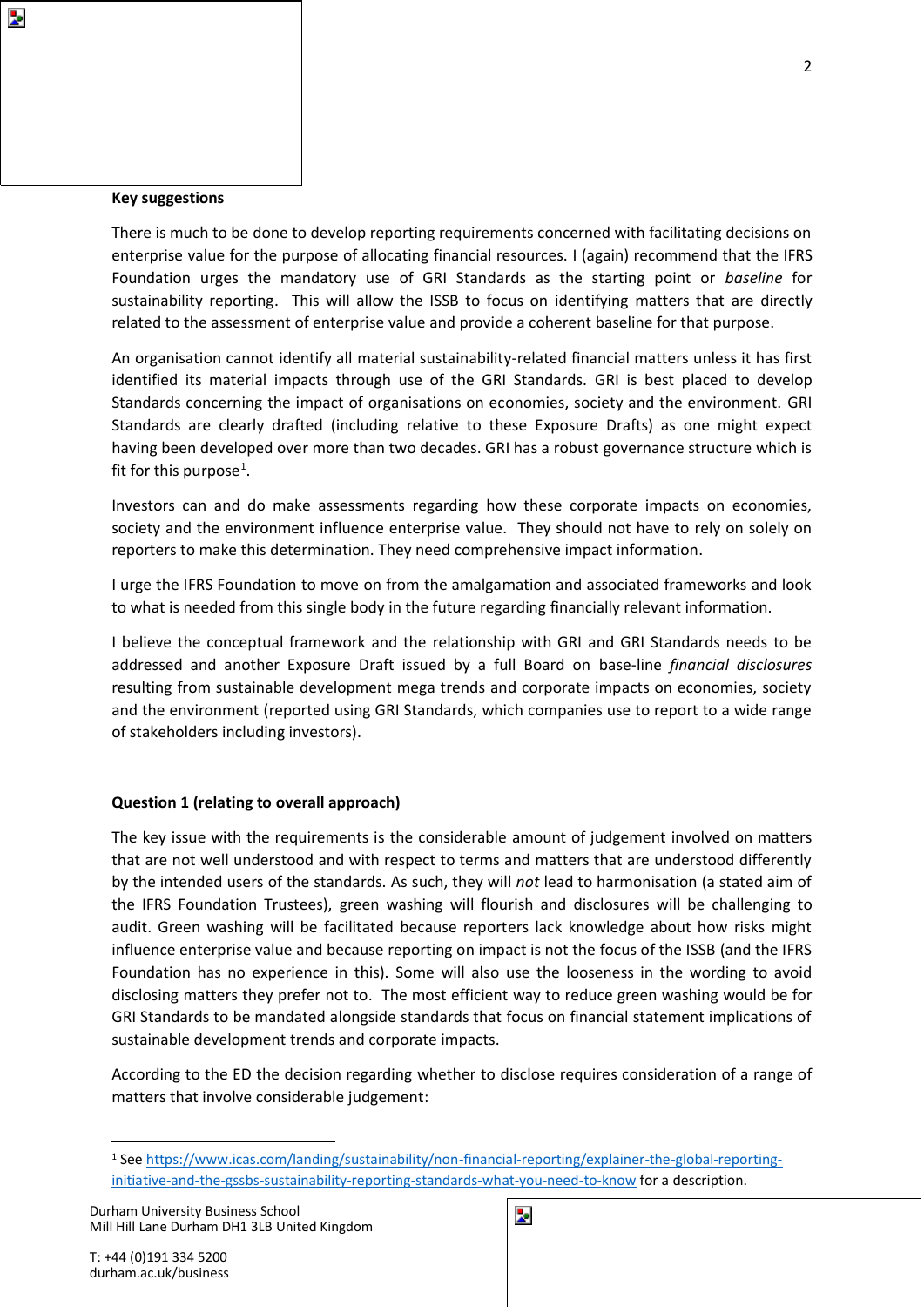

- a) Whether information is useful to providers of finance when they assess 'enterprise value' and decide whether to provide resources (para 1)
- b) What constitutes 'enterprise value' and what influences it across different time horizons (paras 2, 5)
- c) The risk appetite of providers of finance (para 2)
- d) The boundaries around relevant information (for example, the information relevant to para 6b and 6d is broader than what I would consider to be 'sustainability-related financial information')
- e) The link between potential disclosures and enterprise value (this is unclear, for example with respect to the information required in para 6a (governance oversight) and 6c ("relationships with people, planet and the economy, and its impacts and dependencies on them")

At this point there is only one other ED, so this proposed Standard would apply to all sustainability matters other than climate change. This is concerning.

Given the significant amount of judgement involved in all the above determinations my answer to questions 1 a) to d) is 'no'. With regard to the requirements of sustainability reporting standards to facilitate the assurance of sustainability reporting (your question 1 d), I recommend to you reports published by the Institute of Chartered Accountants of Scotland (ICAS, 2022a,b).

# **Question 2 (relating to paras 1-7, Objective)**

No, to a) and b) – The objective of disclosing sustainability-related financial information and its connection with impact reporting covered in GRI Standards, needs clearer articulation. This also applies to what comprises 'sustainability-related financial disclosures'. See my answer to Q1 above re the amount of judgement involved and the matters requiring judgement.

### **Question 3 (relating to paras 8-10, Scope)**

The nature of GAAP is irrelevant. Financial risks and opportunities are difficult to assess. The proposals need to be narrowed down to and go deeper into the financial statement implications with GRI Standards being the *baseline* regarding impact reporting.

### **Question 4 (relating to paras 11-35, Core content)**

No, to a) and b) regarding clarity and appropriateness of proposed disclosures.

The content elements include matters that are more clearly and appropriately expressed in GRI 2 on governance and strategy. The ISSB should not seek to rewrite these (given they are widely used in their current form) but rather include only additional matters relevant to the organisation's approach to sustainability risks and opportunities.

Durham University Business School Mill Hill Lane Durham DH1 3LB United Kingdom





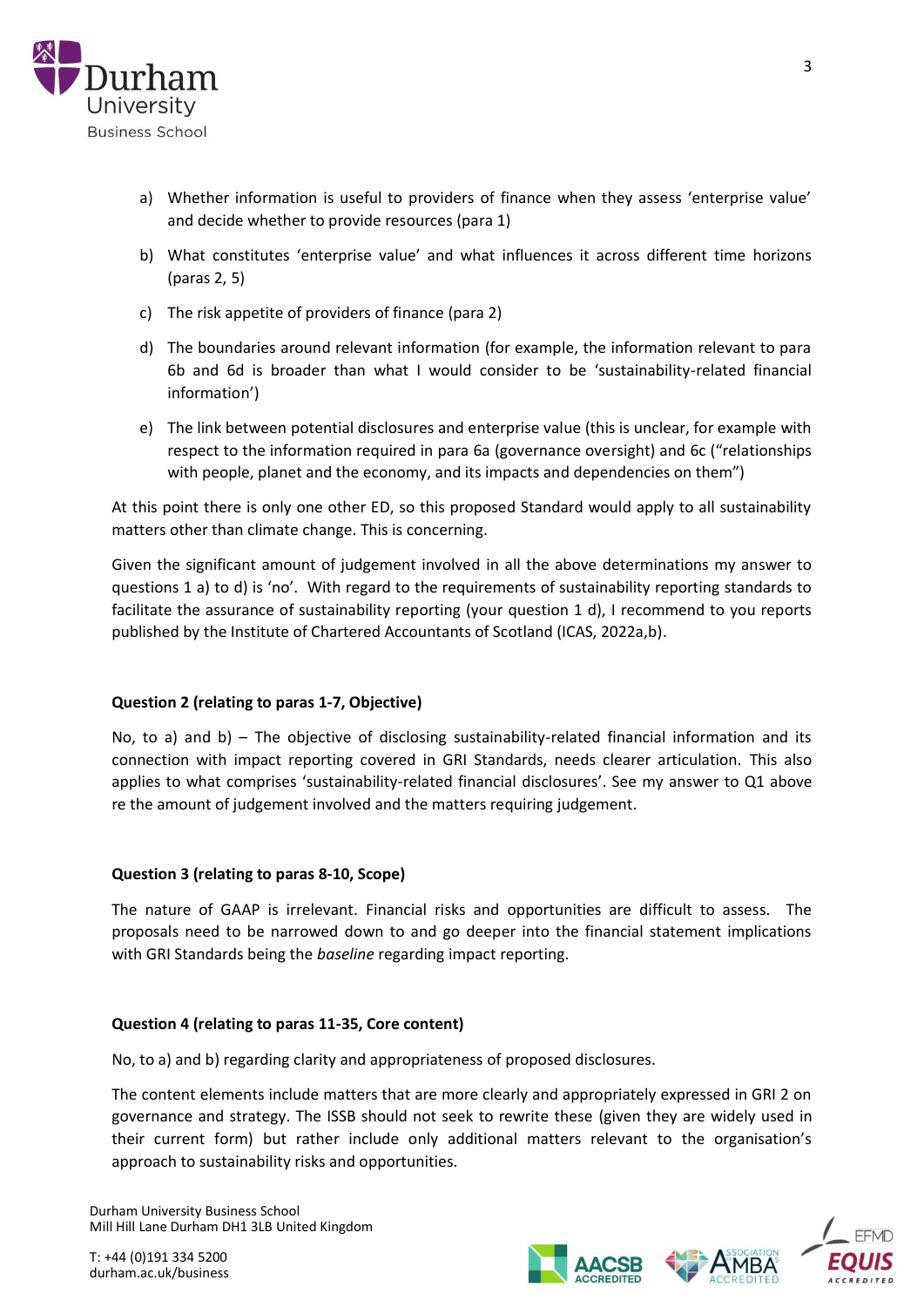

**Governance.** The governance disclosure requirements in GRI 2-9 to GRI 2-21 are excellent. I suggest IFRS S1 focusses on additional matters relevant to oversight of sustainability-related risks and opportunities from the organisation's perspective.

**Strategy.** Strategy disclosures should include, but not be limited to, allowing an investor "to understand the effects of significant sustainability-related risks and opportunities on its strategy and decision making" (ED, p 12). The strategy itself should be disclosed. This could be clearer in the text. For example, does the reporting entity plan to change its product/service mix? What you refer to here is management approach to risk and opportunity, rather strategy. The required strategy disclosures in GRI 2 are clearer and more appropriate (as would be expected given their relatively advanced stage of development) (see GRI2-22 to G2-25).

**Sustainability related risks and opportunities.** Paras 16-20 are clear and appropriate for an organisation that has already considered its material impacts following GRI 3, GRI Topic Standards and GRI Sector Standards. The requirement to disclose how sustainable development risks and opportunities are incorporated into board-agreed strategy is critical to ensuring it is given appropriate consideration.

**Financial position, financial performance and cash flows and resilience.** I suggest that effort is expended on enhancing this section rather than rewriting the disclosures required in G2.

**Risk management.** This section should be retitled so as not to preference a focus on risks. Identifying opportunities is critical to improving the performance of companies (enterprise value) and hence should be disclosed according to the conceptualisation in the ED.

**Metrics and targets.** The IFRS Foundation should focus its requirements on a) how organisations identify which of the matters that it reports using GRI Standards that affect future cash flows; b) any matters additional to the organisation's impacts on economies, society and the environment that affect future cash flows.

[See the *Sustainable Development Goals Disclosure Recommendations* (Adams et al, 2020) for changes to the TCFD categories to address these points and the explanation in Adams (2020)].

# **Question 5 (relating to paras 37-41, Reporting entity)**

- a) The language regarding reporting entities is confusing. The examples ask reporters to report information in its value chain i.e. relating to organisations that are not the reporting entity. A starting point to considering financial implications of value chain activities should be reporting on value chain impacts. The link to the reporting organisation's financial position of these impacts should the focus of the ISSB – not the impacts themselves.
- b) No, an organisation needs to first report the impacts of its value chain on economies, society and the environment before it can identify sustainability-related risks. See answer to a).
- c) Yes. The sustainability related financial reporting requirements and their relationship with GRI impact reporting need further development first, but it would seem logical.

Durham University Business School Mill Hill Lane Durham DH1 3LB United Kingdom





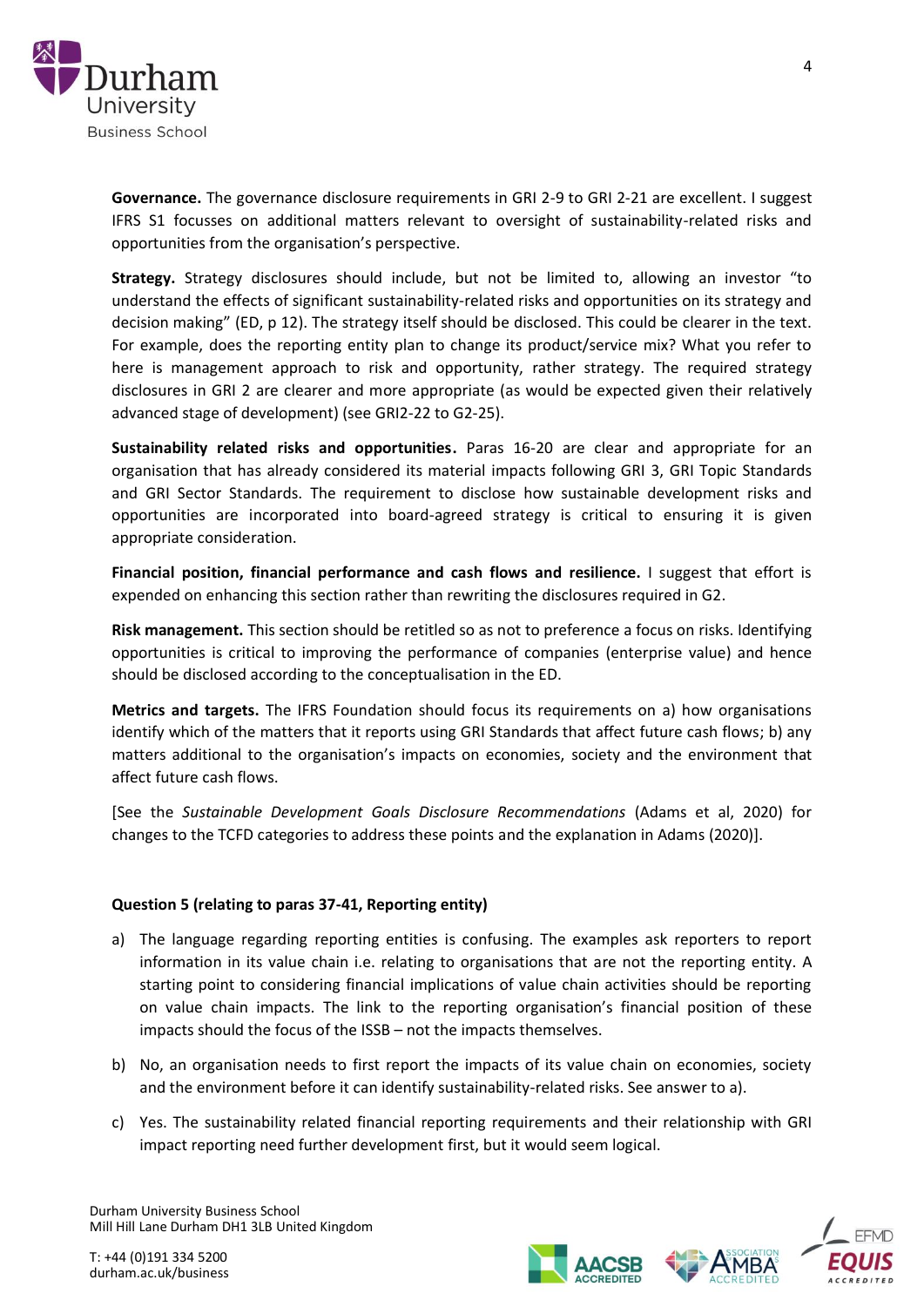

## **Question 6 (relating to paras 42-44, Connected information)**

Yes, to a) and b). The requirement to report on connectivity is clear. However, I suggest that examples and guidance are extended and provided separately, not in the requirements themselves. I commend to you the way the GRI Standards do this.

## **Question 7 (relating to paras 45-55, Fair presentation)**

The amount of judgement involved (as discussed above) will make 'fair presentation' and assurance of it, challenging.

## **Question 8 (relating to paras 56-62, Materiality)**

The definition of materiality assumes that the only sustainability information investors use to make investment decisions is sustainability-related financial information. Many investors use the impact reporting provided by companies complying with GRI Standards to make their own assessments concerning its relevance to their investment decisions and some will not trust reporting organisations to do this for them. I reiterate the need for a double materiality approach, recognising that investors need information on corporate impacts on economies, society and the environment (provided through GRI Standards) and information on the financial implications of sustainable development issues. The ISSB must focus on the latter if either are to be done well.

Any definition of materiality will be difficult to apply unless the amount of judgement required (see answer to question 1) is first addressed and guidance given. Considerably more guidance would need to be provided to reporting entities. (See Adams et al, 2021 for a summary of research on the application of materiality.)

### **References**

Abela, M (2022) "A new direction? The "mainstreaming" of sustainability reporting", *Sustainability Accounting Management and Policy Journal.* Available at <https://www.emerald.com/insight/content/doi/10.1108/SAMPJ-06-2021-0201/full/html>

Adams, CA (2020) [Sustainable Development Goal Disclosure \(SDGD\) Recommendations: Feedback on](https://www.ifac.org/system/files/publications/files/Adams_2020_Feedback-on-the-consultation.pdf)  [the consultation responses,](https://www.ifac.org/system/files/publications/files/Adams_2020_Feedback-on-the-consultation.pdf) published by ACCA, IIRC and WBA. ISBN-978-1-898291-33-6

Adams CA and Abhayawansa S (2022), Connecting the COVID-19 pandemic, environmental, social and governance (ESG) investing and calls for 'harmonisation' of sustainability reporting, *Critical Perspectives on Accounting*. Vol. 82.<https://doi.org/10.1016/j.cpa.2021.102309>

Adams, C A, with Druckman, P B, Picot, R C, (2020) [Sustainable Development Goal Disclosure \(SDGD\)](https://drcaroladams.net/content/wp-content/uploads/2020/03/Adams_Druckman_Picot_2020_Final_SDGD_Recommendations_updated.pdf)  [Recommendations,](https://drcaroladams.net/content/wp-content/uploads/2020/03/Adams_Druckman_Picot_2020_Final_SDGD_Recommendations_updated.pdf) published by ACCA, Chartered Accountants ANZ, ICAS, IFAC, IIRC and WBA. ISBN: 978-1-909883-62-8

Durham University Business School Mill Hill Lane Durham DH1 3LB United Kingdom